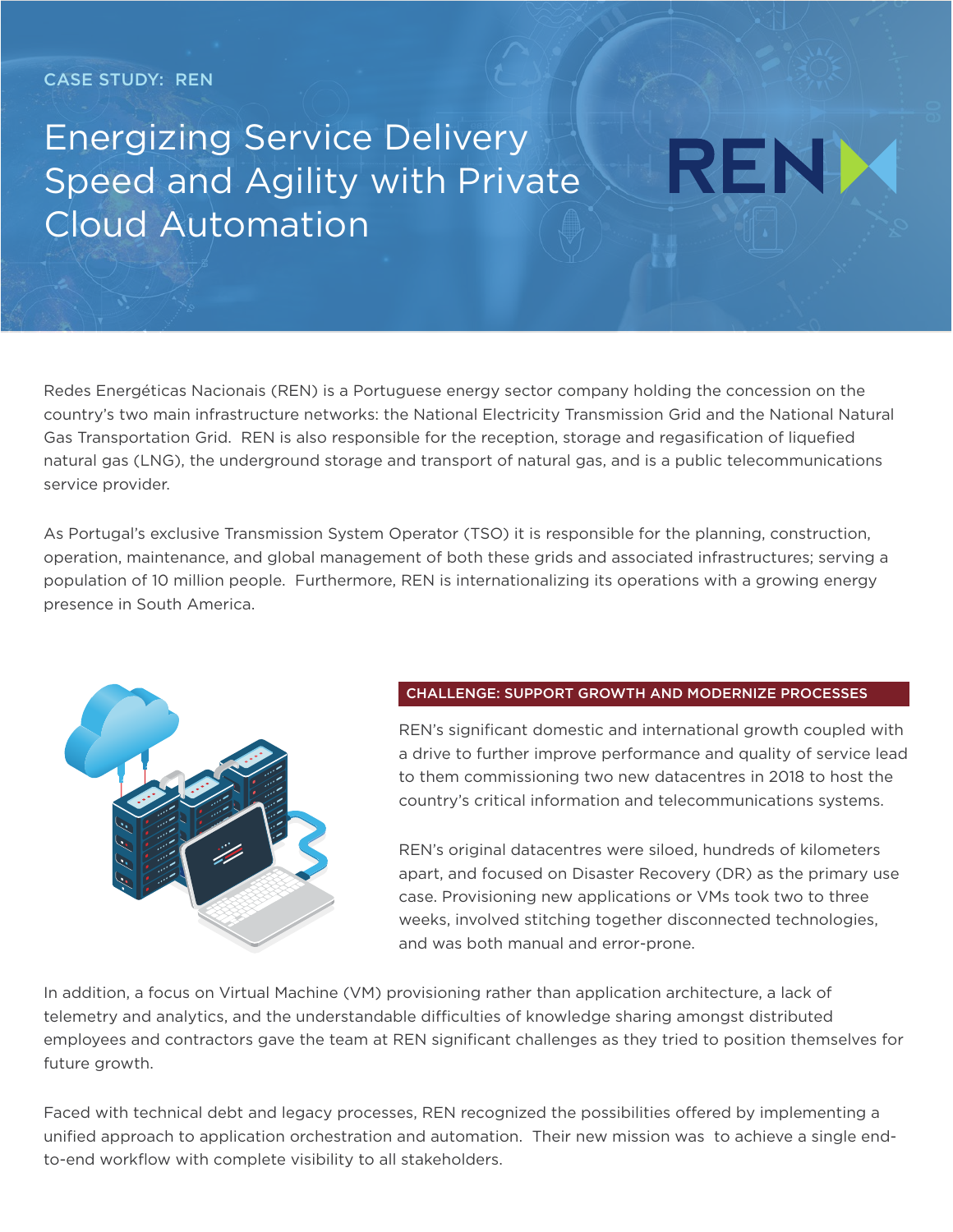#### SOLUTION: HYBRID CLOUD APPLICATION ORCHESTRATION

The team at REN embarked on a comprehensive evaluation process of multiple cloud management and automation platforms with a focus on both the technical solution and also the business relationship.

REN's ideal platform was a combination of out of the box codeless integrations with the likes of VMware, Nutanix, Microsoft DNS, Cisco ACI, Ansible, and GitLab; and simple customization to provide workflow automation in the absence of built-in integrations.



#### Private Clouds

- VMware vSphere
- Nutanix Acropolis

# Task Automation

- Ansible
- PowerShell

Backup & Disaster Recovery

# Deployment / SCM

**GitLab** 

# DNS

• Microsoft DNS

# Networking

- Cisco ACI
- phpIPAM

# Log Management

SIEM Platform

TECHNOLOGY STACK REN's Morpheus proof-of-concept was up, running, and fully deployed in less than a day; largely down to 95% of the technology integrations being available out of the box. The remaining 5% of technology integrations were covered by a simple to use, extensible plug-in SDK.

> The REN team found the user interface and reporting ensured transparency and visibility, and that the platform proved reliable and simple to use. The Morpheus team's advice and expertise both during and since implementation has proved a stable foundation for a strong business relationship.

# RESULTS: IT LEADING THE WAY AND REDUCING RISK

Previously, knowledge was siloed with team members focussed on their specific area of expertise, whilst now the team is more collaborative and siloes have been eliminated. Morpheus acted as a catalyst for a new way of working and opened the door to different tools and techniques.

Whereas before, infrastructure provisioning could take two to three weeks, now it takes REN a matter of minutes. Business units saw improvements in how IT was delivering application infrastructure both in terms of speed of service delivery and also consistency of deployment.

Given REN's leading role in Portugal's energy sector and the critical importance of that infrastructure to the country; the speed and consistency of deployment, and subsequent transparency and visibility offered by the Morpheus interface significantly reduced risk.